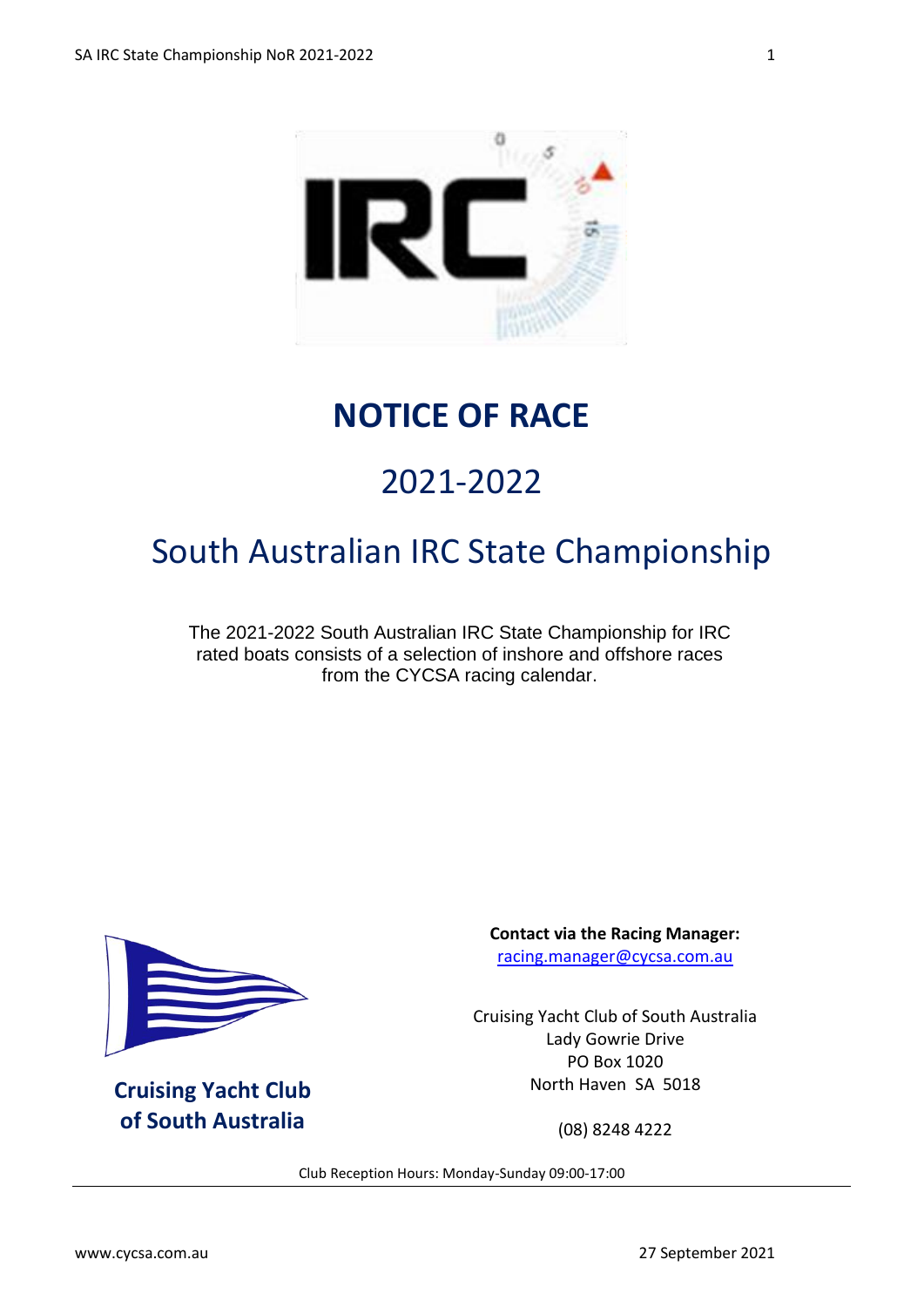#### **1. RULES & RACE COMMITTEES**

- 1.1 The Racing Executive of the Cruising Yacht Club of South Australia (CYCSA) will conduct the 2021-2022 South Australian IRC State Championship for Division 1 and Division 2. Races and Series will be conducted under Racing Rules of Sailing (RRS) 2021 - 2024; the Prescriptions and Special Regulations (SR) of Australian Sailing (AS); Rating and Class Rules as applicable; the Department of Transport Boating (Safety and Equipment) Regulations; and the International Regulations for the Prevention of Collision at Sea, 1972.
- 1.2 The IRC Rules Parts A, B and C shall apply.
- 1.3 Attention is drawn to the following: IRC Rule 21.6.1 that applies to this series. All boats will be limited to the number of spinnakers shown on her current IRC certificate. This is a variation to the AS Prescription for races requiring Category 3 Special Regulations compliance.

#### **2. ADVERTISING (DP)**

2.1 For the purpose of advertising, the classification of all races, unless changed by additional sailing instructions, shall be in accordance with World Sailing Regulation 20.

#### **3. ELIGIBILITY / ENTRY (DP)**

- 3.1 The 2021-2022 South Australian IRC State Championship is open to all eligible keelboats in South Australia. There shall be a Division 1 and Division 2 series. Boats will be allocated to an appropriate division at the absolute discretion of the Organising Authority. Boats that race in a Division may not change Division during the series except as directed by the Organising Authority.
- 3.2 To form a division there shall be a minimum of 5 boats. Formation of a division shall be at the discretion of the Racing Executive
- 3.3 Eligible boats may enter by completing the entry form for each Series, including the required fee, via this link ( **[ENTER HERE](https://www.topyacht.com.au/db/kb/1133)** ). Series Entries will be accepted up until 18 October 2021. After this time, a late entry fee may apply. Each entry must be accompanied by a Safety Equipment Compliance Declaration audited by a CYCSA authorized equipment auditor plus a copy of a current insurance policy as required by section 14 of this notice. Failure to do so will result in a boat being scored DNC until all required documents are lodged.
- 3.4 Boats shall be insured with third party liability insurance with a minimum cover of \$10,000,000.
- 3.5 Boats entering from other Clubs shall submit copies of their **signed** safety certificate, rating certificate and insurance certificate to the CYCSA reception or by email to [racing.manager@cycsa.com.au](mailto:racing.manager@cycsa.com.au) . Alternatively, they shall ensure that these documents are uploaded to their TopYacht Profile prior to racing. This changes Rule 78.2.
- 3.6 The Racing Executive reserves the right to refuse or cancel an entry or require further documentation to support a boat's entry in accordance with Rule 76.
- 3.7 It is recommended that a crew member from each boat attends the CYCSA Season Briefing on Thursday 2 September 2021 at 1930.

#### **4. CLASSIFICATION OF CREW**

- 4.1 The World Sailing Sailor Classification Code shall not apply.
- 4.2 The Racing Executive will allocate boats to a division.

#### **5. ENTRY FEES**

- 5.1 Division 1: \$150, unless entered in a Club Inshore Series (then only \$25).
- 5.2 Division 2: \$150, unless entered in a club Inshore Series (then only \$25).
- 5.3 Entries after 4th October fee will be \$175.00. (Inshore Series entrants \$35).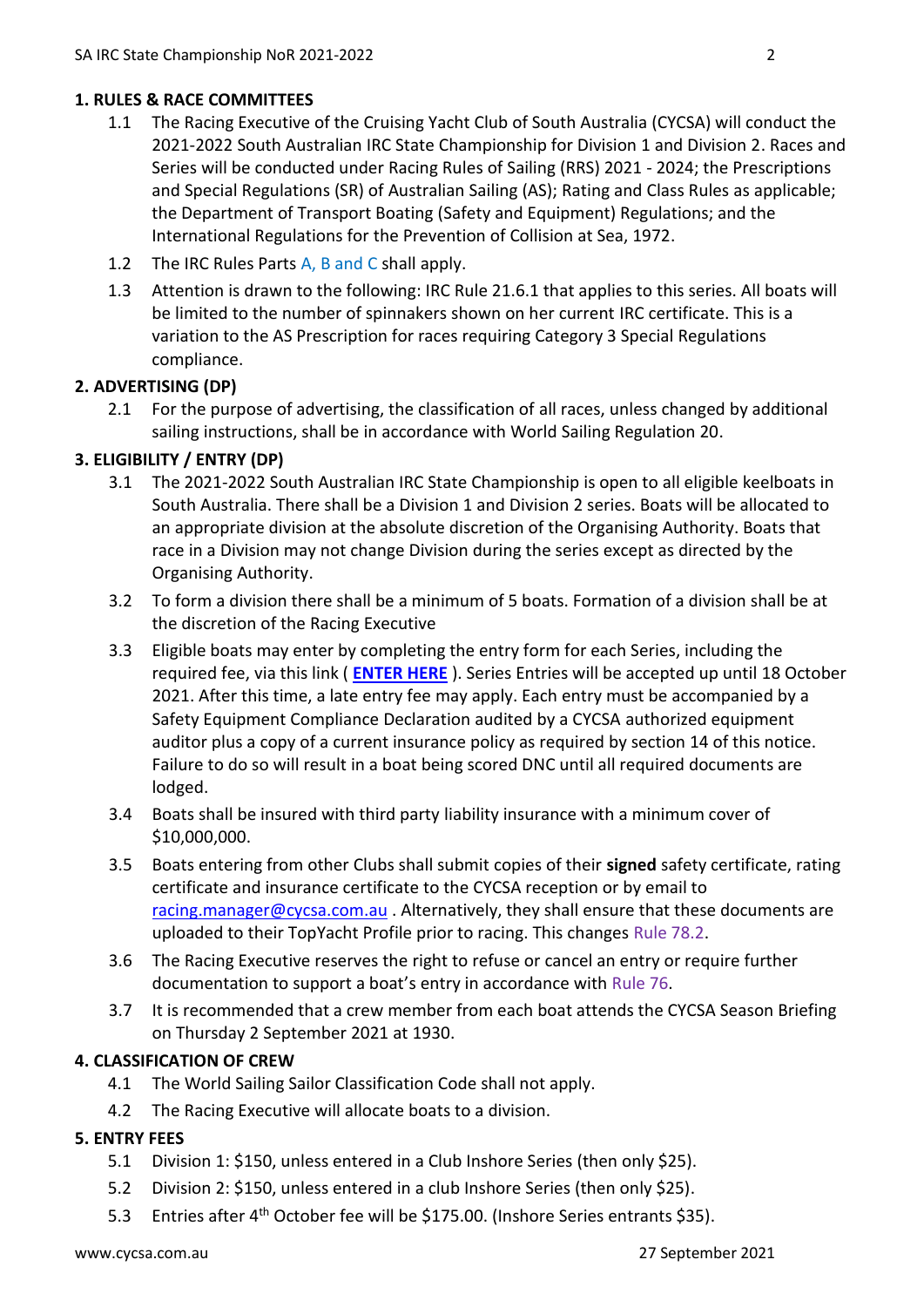#### **6. SAILING INSTRUCTIONS**

- 6.1 The Sailing Instructions shall be the CYCSA Sailing Instructions for the 2021-2022 season available on the club website [www.cycsa.com.au,](http://www.cycsa.com.au/) or from the Club Reception.
- 6.2 Positions of marks for offshore races may be found in the CYCSA Notice of Race for the 2021-2022 season available on the club website [www.cycsa.com.au,](http://www.cycsa.com.au/) or from the Club Reception.

#### **7. SCHEDULE OF RACES**

7.1 Division 1 Series

All times shown are for the **warning** signal for the first start.

| Race 1  | 23 October 2021  | Windward / Leeward           | 1255         |
|---------|------------------|------------------------------|--------------|
| Race 2  | 23 October 2021  | Windward / Leeward           | After Race 1 |
| Race 3  | 24 October 2021  | <b>Fixed Mark</b>            | 1155         |
| Race 4  | 04 December 2021 | Windward / Leeward           | 1255         |
| Race 5  | 04 December 2021 | Windward / Leeward           | After Race 4 |
| Race 6  | 05 December 2021 | Triangle                     | 1155         |
| Race 7  | 05 December2021  | Windward / Leeward           | After Race 6 |
| Race 8  | 18 February 2022 | Adelaide - Port Lincoln Race | 1455         |
| Race 9  | 02 April 2022    | Triangle                     | 1255         |
| Race 10 | 02 April 2022    | Windward / Leeward           | After Race 9 |

#### 7.2 Division 2 Series

All times shown are for the **warning** signal for the first start.

| Race 1  | 23 October 2021  | Windward / Leeward | 1300         |
|---------|------------------|--------------------|--------------|
| Race 2  | 23 October 2021  | Windward / Leeward | After Race 1 |
| Race 3  | 20 November 2021 | Long Fixed Mark    | 1300         |
| Race 4  | 04 December 2021 | Windward / Leeward | 1300         |
| Race 5  | 04 December 2021 | Windward / Leeward | After Race 4 |
| Race 6  | 29 January 2022  | <b>Fixed Mark</b>  | 1300         |
| Race 7  | 12 February 2022 | <b>Fixed Mark</b>  | 1300         |
| Race 8  | 05 March 2022    | Long Fixed Mark    | 1300         |
| Race 9  | 02 April 2022    | Triangle           | 1300         |
| Race 10 | 02 April 2022    | Windward / Leeward | After Race 9 |

- 7.3 Discards: 20% of the number of races that achieve a result.
- Note: Discards are listed as a percentage of the number of races that achieve a result. The number of discards in a series is equal to the number of races that achieve a result multiplied by the percentage. Normal rounding rules apply, ie. 0.5 rounds up.

#### **8. RACING AREA AND EVENT CATEGORY**

- 8.1 Inshore races will be conducted within 5 nautical miles of the Adelaide coastline. All inshore races will be Category 6.
- 8.2 Offshore races may extend beyond the limits stated in section 8.1. All offshore races will be Category 3.

#### **9. OFFSHORE COURSES**

9.1 Additional sailing instructions will be issued for all offshore races and posted on the official notice board at least 2 hours prior to the warning signal.